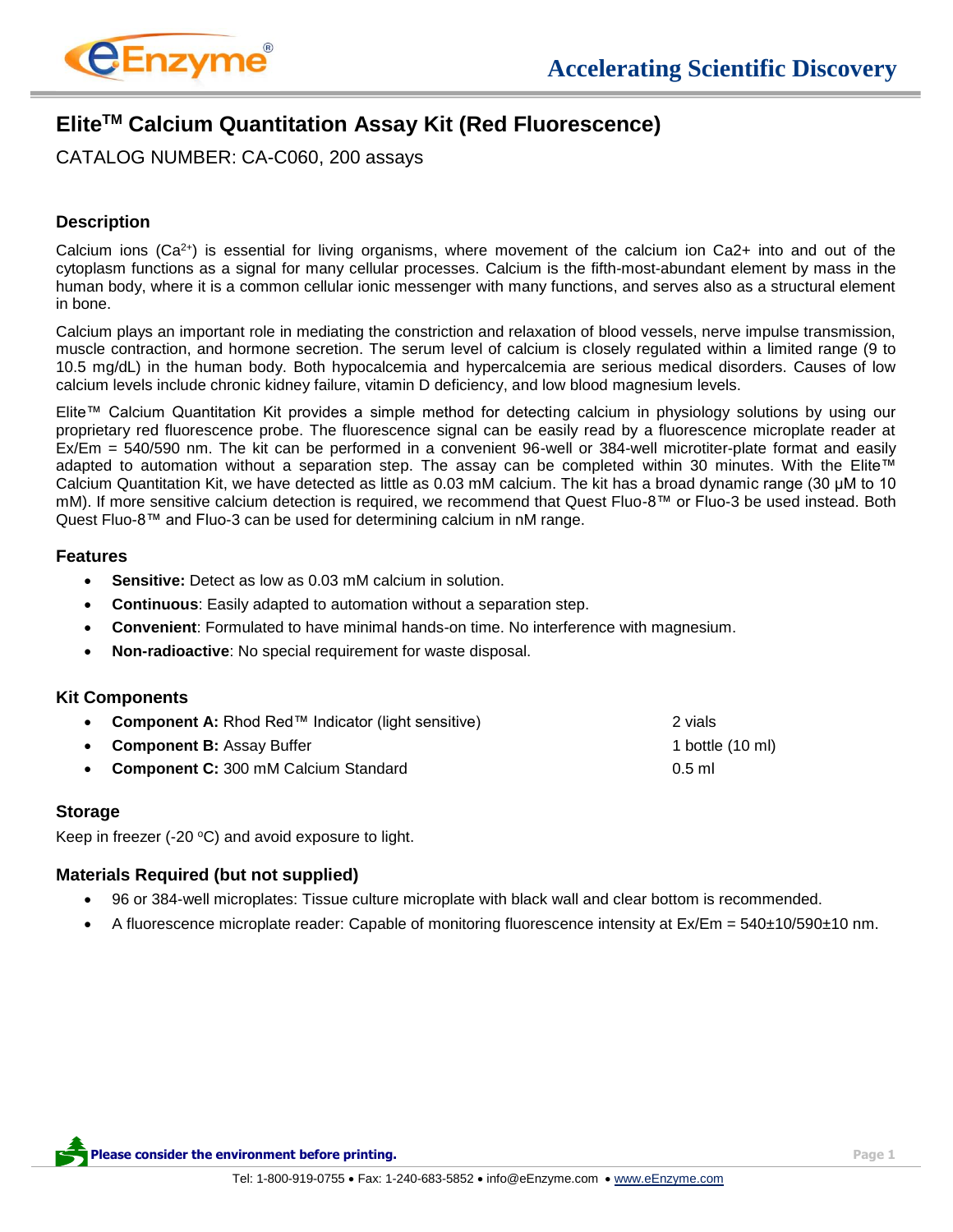

# **Assay Protocol (for 96-Well Plate)**

#### *Thaw all the kit components to room temperature before starting the experiment.*

#### **1. Prepare stock solutions:**

Prepare 200X Rhod Red™ stock solution by adding 50 µl of sterile H<sub>2</sub>O into the vial of Rhod Red™ Indicator (**Component A**). The stock solution should be used promptly. Any remaining solution needs to be aliquoted and refrozen at -20 $\,^{\circ}$ C.

#### **2. Prepare assay reaction mixture:**

Prepare assay reaction mixture per the following table, kept from light.

| <b>Components</b>                            | <b>Volume</b>  |
|----------------------------------------------|----------------|
| Rhod Red™ stock solution (200X, from Step 1) | 25 µl          |
| Assay Buffer ( <b>Component B</b> )          | 5 <sub>m</sub> |
| <b>Total Volume</b>                          | $5.025$ ml     |

**Table 1.** Assay reaction mixture for one 96-well plate

**Table 2.** Layout of calcium standards and test samples in a solid black 96-well microplate

| <b>BL</b>               | BL              | <b>TS</b> | <b>TS</b> | <b>ALC UNIT</b> |  |  |  |  |
|-------------------------|-----------------|-----------|-----------|-----------------|--|--|--|--|
| CS <sub>1</sub>         | CS <sub>1</sub> |           |           |                 |  |  |  |  |
| $\overline{\text{CS2}}$ | CS <sub>2</sub> |           |           |                 |  |  |  |  |
| $\overline{\text{CS3}}$ | CS <sub>3</sub> |           |           |                 |  |  |  |  |
| CS4                     | CS4             |           |           |                 |  |  |  |  |
| $\overline{\text{CS5}}$ | CS <sub>5</sub> |           |           |                 |  |  |  |  |
| CS <sub>6</sub>         | CS <sub>6</sub> |           |           |                 |  |  |  |  |
| CS7                     | CS7             |           |           |                 |  |  |  |  |

*Note:* CS = Calcium Standards, BL = Blank Control, TS = Test Samples.

#### **Table 3. Reagent composition for each well**

| <b>Ethanol Standard</b>  | <b>Blank Control</b>            | <b>Test Sample</b> |
|--------------------------|---------------------------------|--------------------|
| Serial dilutions*: 50 µl | 50 $\mu$ I (ddH <sub>2</sub> O) | 50 ul              |

**Note:** *Add the serially diluted calcium standards from 3 mM to 0.003mM into wells from CS1 to CS7 in duplicate.*

#### **3. Run the calcium assay:**

- **3.1.**Prepare a calcium standard by diluting the appropriate amount of the 300 mM Calcium Standard (**Component C**) into H2O to produce a Calcium concentration ranging from 0 to 3 mM (12 mg/dl). A 0 mM calcium well is included as blank control. The final calcium concentrations will be two folds lower (i.e., 0 to 1.5 mM) with the addition of assay reaction mixture (See Step 3.3).
- **3.2.**Add 50 μl of serial diluted calcium standard (from Step 3.1) into each well.
- **3.3.**Add 50 μl of assay reaction mixture (from Step 2, Table 1) to each well of calcium standard, blank control, and test samples (see Step 2, Table 3) to make the total calcium assay volume of 100 μl/well.

**Note:** For a 384-well plate, add 25 μl of sample and 25 μl of assay reaction mixture into each well.

- **3.4.** Incubate the reaction for 5 to 30 minutes at room temperature, protected from light.
- **3.5.** Monitor the fluorescence intensity with a fluorescence plate reader at Ex/Em = 540/590 nm.

**Please consider the environment before printing. Page 2**